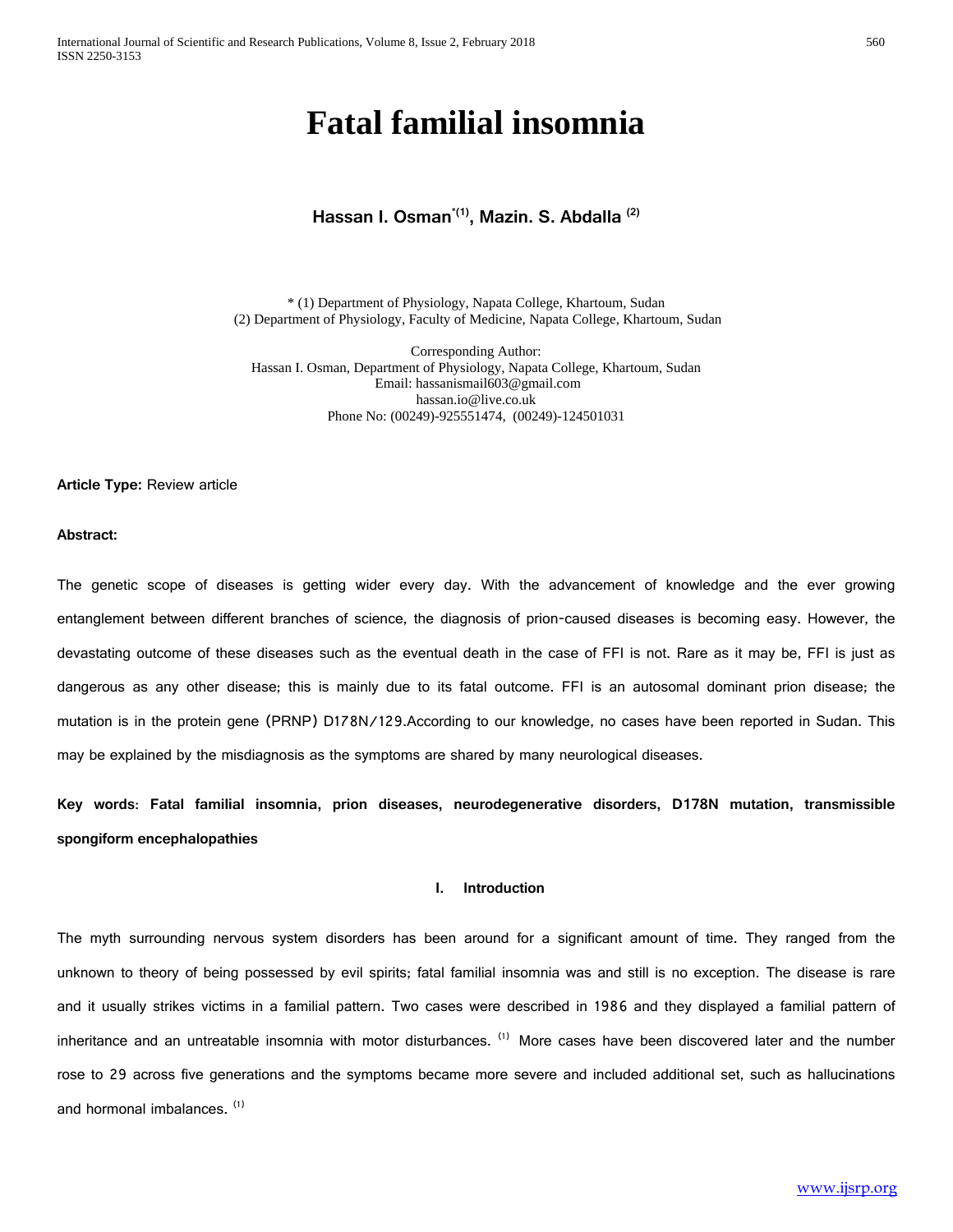Several families in America and Italy were detected, in fact, these cases were first to investigate the symptoms and eventually name the disease. As time passes, more and more patients are being accounted for around the globe, China, Netherland and many more.

Sven Rupprecht and colleagues from Germany reported a case 2013, in which the disease has developed early in life at the age of 23. They described a female with a family history of death due to a suspected prion disease. After a genetic analysis, they reported that the young female had PRNP mutation at codon 178 and homozygote methionine polymorphism at codon 129. <sup>(2)</sup> This did support their assumption that the disease could present at early age due to a certain polymorphism in young patients with unclear neuropsychiatric disturbances. (2)

#### **II. Clinical aspects of the disease**

#### **Introduction**

 Clinically, the disease is extremely difficult to diagnose due to the differences in presentations as well as the disease not being fully understood. As aforementioned, the mutation leading to the disease occurs in chromosome 20p12. Here, we shall go over some of the expected presentations of the disease as well as detection methods and an introduction to the epidemiology of the disease. Clinically speaking, human prion diseases are (in no particular order) 1.CJD 2 FFI 3.GSS 4.Kuru <sup>(3).</sup> Here, we will focus on the clinical manifestations of FFI. Some divide human prion diseases into 1) those caused by internally originating prions and 2) those caused by infections of external prions  $(4)$ . FFI is a branch of the 1<sup>st</sup> division  $(4)$ .

#### **Background**

The very first reported case we were able to come across dated back to 1986, they were 2 cases and were the reason of naming of the disease <sup>(1).</sup>This was followed by a research paper published in 1992 with highly similar signs and symptoms <sup>(1).</sup> We believe that these 2 reports were the "eye-opener" of this disease. We hope our paper exhibits a similar effect in regards to the disease in Sudan in particular and Africa in general

#### **Signs and symptoms**

 Here, we will cover the most common signs and symptoms as well as mention some that might encounter physicians, it is crucial we note that these will vary depending on the genotype of patients as well as lifestyle, socioeconomic status, age of onset etc. Some of the earliest signs and symptoms include sleep disorders, dysautonomia, loss of weight and motor signs <sup>(5).</sup> The type of polymorphism is most likely a determinant of the phenotype and thereby the signs and symptoms of the disease  $(6)$ . Genotypes, as aforementioned are divided into MM and MV  $^{(6)}$ . Depending on the genotype, the phenotype will vary. MV patients suffer more from vegetative disturbances and nystagmus, but no hallucinations (i.e. these are more prominent in them) <sup>(6).</sup> MM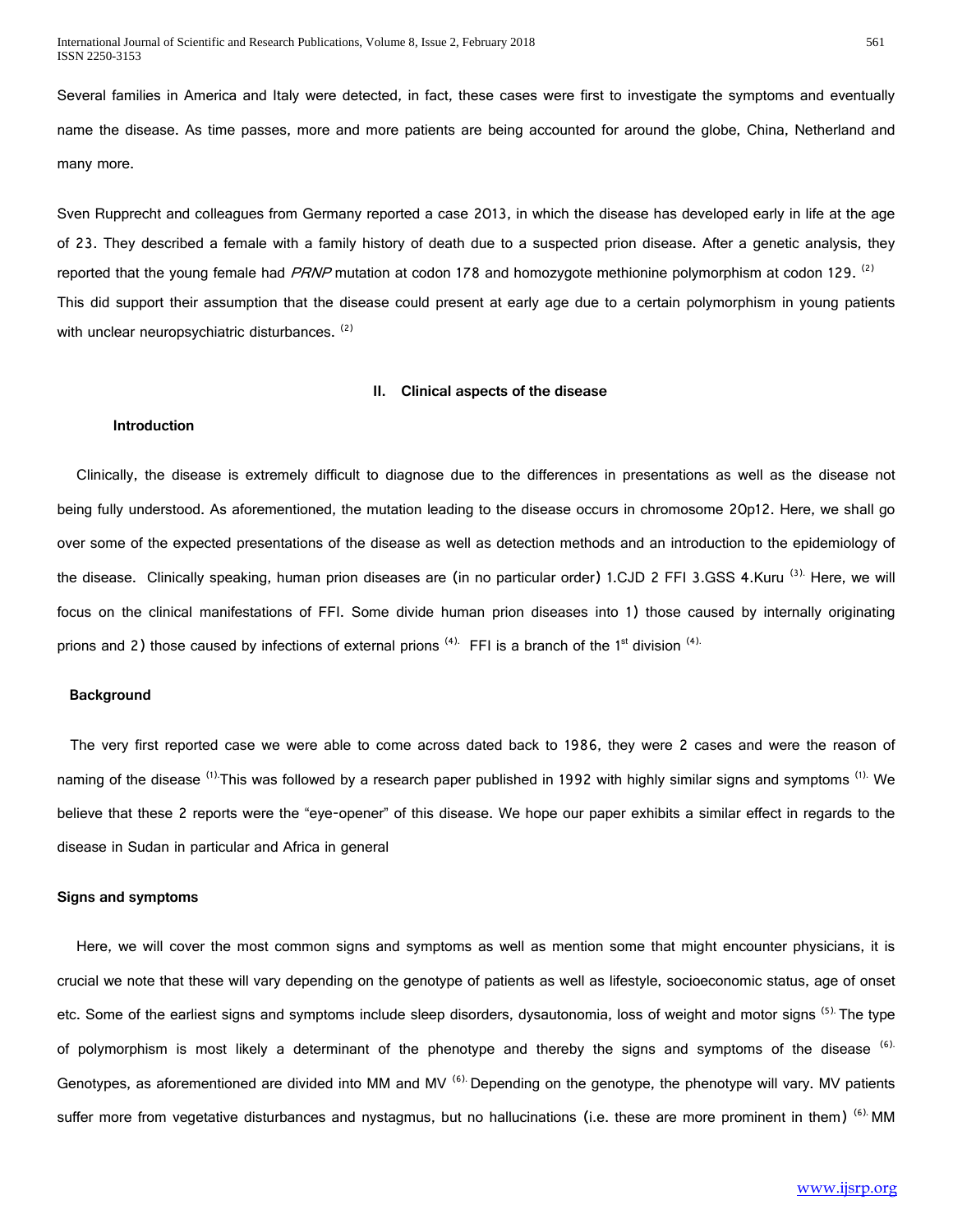patients initially complain of sleep disturbances as well as huskiness and visual deficits <sup>(6).</sup> Both genotypes express loss of temporal and spiral orientations, followed by dysarthria and ataxia and finally Myoclonus and pyramidal signs <sup>(6).</sup> Spongiform changes are no exception to this rule (i.e. they differ between MM and MV patients)  $^{(6)}$  MV patients develop more prominent spongiform changes than their counterparts <sup>(6).</sup> MM patients are also noticeably younger than MV patients <sup>(6).</sup> The following table summarizes similarities and differences between the signs and symptoms of MM and MV patients <sup>(6).</sup> Chinese patients present with signs and symptoms similar to those of Caucasians<sup>(7).</sup>

#### **Table 1**

| MМ                                        | <b>MV</b>                         |
|-------------------------------------------|-----------------------------------|
| Weight loss                               | Weight loss                       |
| Higher frequency of myoclonus             | Vegetative disturbances           |
| Early-stage hallucinations                | Late-stage hallucinations         |
| Less prominent changes as compared to MV  | Extrapyramidal signs              |
| Myoclonus                                 | Ataxia                            |
|                                           | Nystagmus                         |
|                                           | More prominent spongiform changes |
| Onset at a noticeably younger age than MV |                                   |

Given these signs and symptoms, some would believe that they would be easily capable of diagnosing FFI patients and their genotypes based on their presentations only. However, there has been a reported case of a female who exhibited FFI and CADASIL at the same time <sup>(8).</sup> This helps us reach the conclusion that presentations can be of two genetic abnormalities at once  $^{(8)}$ . The aforementioned case's diagnosis was confirmed using gene sequencing  $^{(8)}$ . This case also proves that prion diseases should always be a differential diagnosis of patients presenting with rapid dementia and related diseases (8)-In later stages, patients exhibit endocrine disturbances, movement disorders and cognitive dysfunction <sup>(8).</sup> All complications of insomnia are also prominent in FFI patients.

#### **III. Affected areas and their complications**

 In FFI, the deposition of PRPsc is mainly focused on the DM and AV thalamic nuclei, cortical areas are affected in later stages of the disease. Significantly reduced REM sleep and slow wave sleep are some of the earliest presentations of patients <sup>(8).</sup> Vivid dreams are usually a rare occurrence for normal individuals, however FFI patients exhibit them as well as complex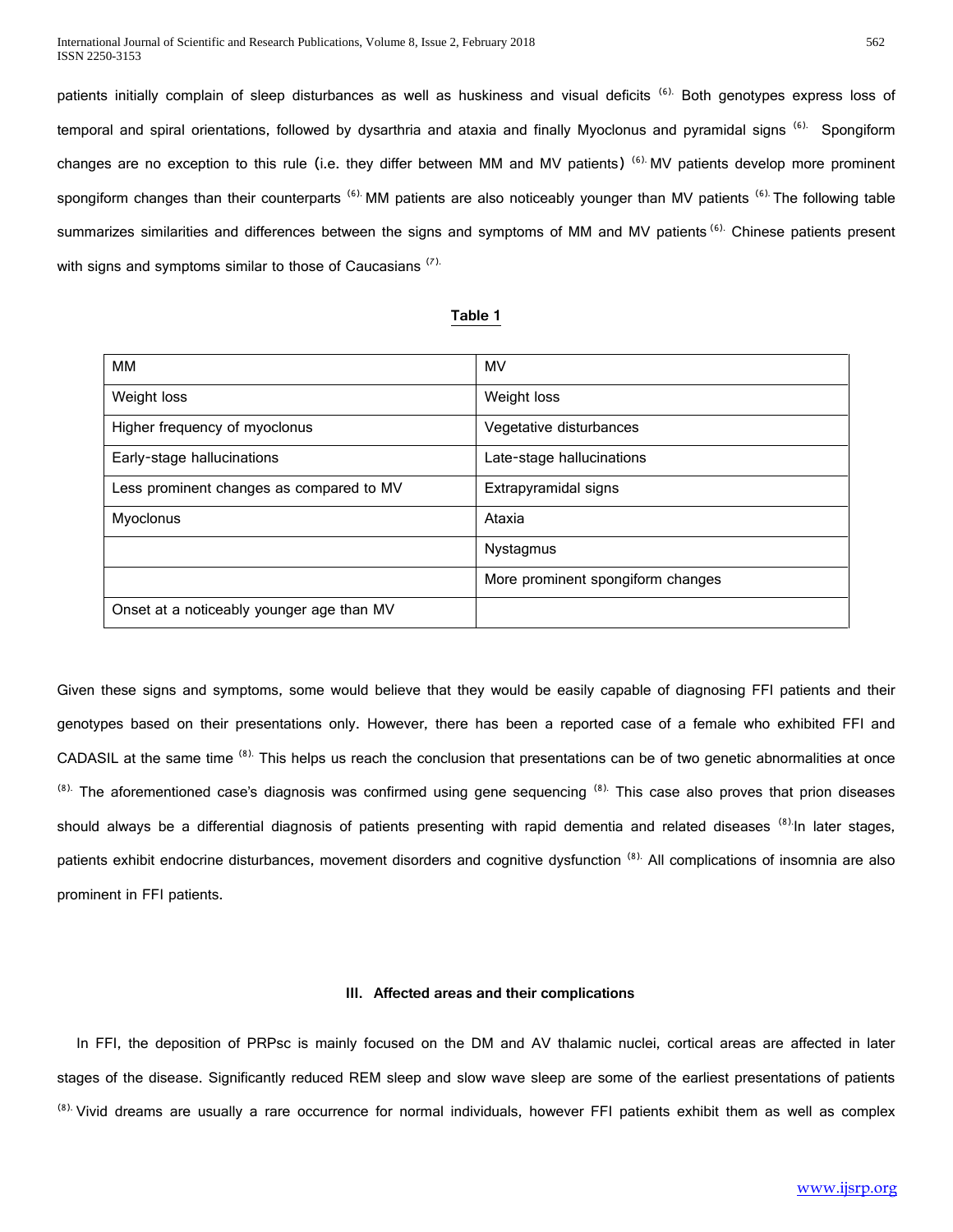hallucinations in an alarming rate, it is important that we note that these episodes cannot be relieved by common hypnotics <sup>(8)</sup>. There has been a case report which the patient suffered from a TGA episode <sup>(8).</sup> To the extent of our knowledge, only one case has been reported to suffer from both FFI and CADASIL <sup>(8).</sup> When atypical presentations take place, physicians should immediately consider the possibility of 2 or even more genetic abnormalities (8). One of the first case reports on the topic also mentioned tremor and quick deterioration of the patient <sup>(9).</sup> The same case report also mentioned the patient was awakened by light stimuli<sup>(9)</sup>. Since initial reports of the disease, over 100 pedigrees have been reported<sup>(8).</sup> We expect more reported pedigrees in the future.

### **IV. Epidemiology of the disease**

On a yearly basis, human prion diseases (which include FFI) affect 1-2 persons per million worldwide <sup>(4)</sup>. According to the latest data we can come across from the CJD International Surveillance Network (formerly Euro CJD), countries with the highest mortality rates from sCJD are Switzerland and France, respectively <sup>(4)</sup>. No accessible data for SsCJD cases in South Asia or Africa (4). FFI is dominant in certain European countries (e.g. Spain and Germany) (4). It is also of high importance that the disease is common amongst the Han Chinese population (4). Death rates differ amongst the Japanese <sup>(4</sup>).

#### **Laboratory tests**

Routine laboratory tests and technical investigations usually turn out normal and cannot be used as tools of diagnosis. CSF is usually negative for 14-3-3 protein; however there has been a reported case with elevated levels of this protein  $(8)$ .

#### **Detection of the disease**

 Until recently, detection of the disease depended on matching of clinical signs and symptoms with PRNP sequencing since MRI, CT and IHC abnormalities are not apparent till late stages of the disease. However, recent studies proved that the OM of FFI patients contains amounts of PRPsc which can be detected by PMCA and RT-QuIC<sup>(5).</sup> PMCA analysis concluded concentrations of PRPsc in FFI patients to be  $\sim 1x10-14$  g/ml, while it was unable to detect amounts of PRPsc in controls or patients with other neurodegenerative disorders (e.g. Alzheimer's disease)<sup>(5).</sup>

#### **Treatment**

 No treatments/cures are available as of the publication of this paper. Active surveillance is currently the practiced standard in an attempt to find a cure for this disease  $(4)$ .

#### **V. Conclusion**